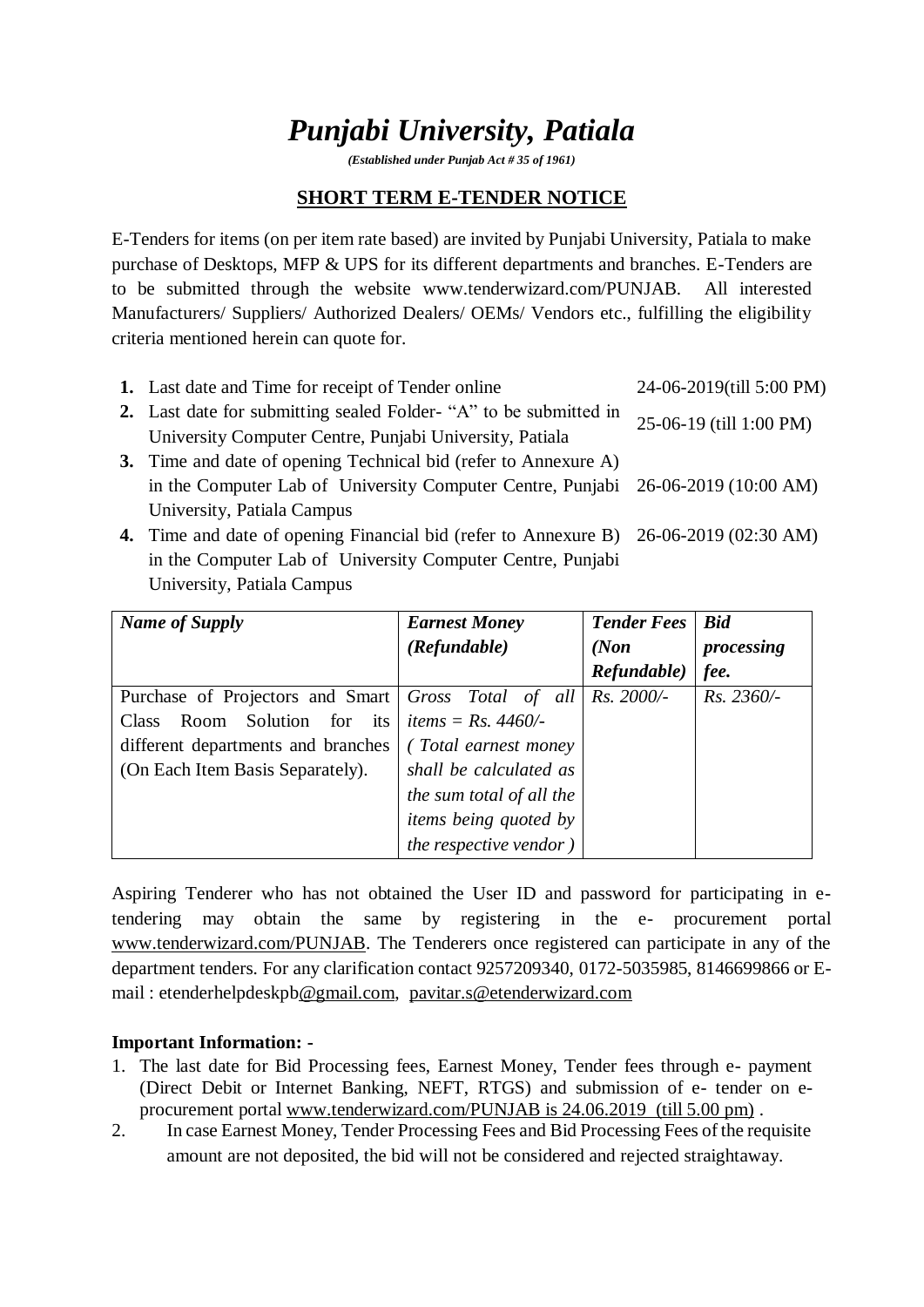- 3. In case the rate quoted in tender received from OEM (Manufacturer), authorised dealer or any vender (not an authorised dealer) are same. The preference shall be given as follows:-
	- 1) OEM
	- 2) Authorised Dealer
	- 3) Any Vendor ( not an authorised dealer)
- 4. Pre-qualification Requirements shall be ensured by submitting the documents such as Registration, PAN No., GST Number, Income Tax Return (last 2 returns filed) and Non Black List Self certificate that they have not been debarred/ blacklisted by any Govt./ Semi Govt. Organization or any Corporation at any stage., should be uploaded on eprocurement portal [www.tenderwizard.com/PUNJAB](http://www.tenderwizard.com/PUNJAB)
- 5. In case of eventuality the tenderer came to know about any mistake in the filled tender and wants to convey some clarification or want to give additional input regarding the product price or company. The same shall be uploaded vide scanned copy of the official letter pad of the company on e-procurement portal. The right to accept/ reject the same lies with the University.
- 6. The Folder "A" shall contain:
	- a. Brochure related to technical specifications of the product.
	- b. Please provide Technical specifications, make, model, etc. of the various components/ parts (OEM or third party) used in the product/equipment being supplied on the official pad of the Supplier/Vendor along with the warranty.
	- c. The Supplier/Vendor will give an undertaking on their company pad, that company is bound to provide warranty on all the parts(OEM or third party) of the product supplied by them.
- 7. The vendor is also required to upload the list of items being quoted along with the earnest money of each item.
- 8. Corrigendum/ Addendum/ Corrections, if any, will be published on the University Website. The parties are advised to frequently check the University website[.www.punjabiuniversity.ac.in.](http://www.punjabiuniversity.ac.in/)

**Please note that Quantity mentioned below is indicative in nature. It is subject to change as per the actual requirements. It may increase/ decrease or may not be purchased at all.**

| Sr. No. | <b>Oty</b> | Specifications                                                                                                                                                                                                                                                                                                                                                                                                                                                                                    | Earnest<br>Money<br>(Rs.) |
|---------|------------|---------------------------------------------------------------------------------------------------------------------------------------------------------------------------------------------------------------------------------------------------------------------------------------------------------------------------------------------------------------------------------------------------------------------------------------------------------------------------------------------------|---------------------------|
|         | 01         | • Smart Class Room Solution with i5 8th generation processor,<br>4GB DDR4 RAM, 1TB hard disk, Built in speakers with<br>amplifier, wireless keyboard and mouse, Central controller for<br>system on-off, PC on-off, Projector on-off volume control<br>keys, External PC Input VGA input external ports, USB Ports,<br>HDMI-VGA ports, External mic port, RJ-45 port, RH-232<br>port, Audio port, Windows 10 home single language (English)<br>64 Bit upgradable through Campus Licence Agreement | 2500                      |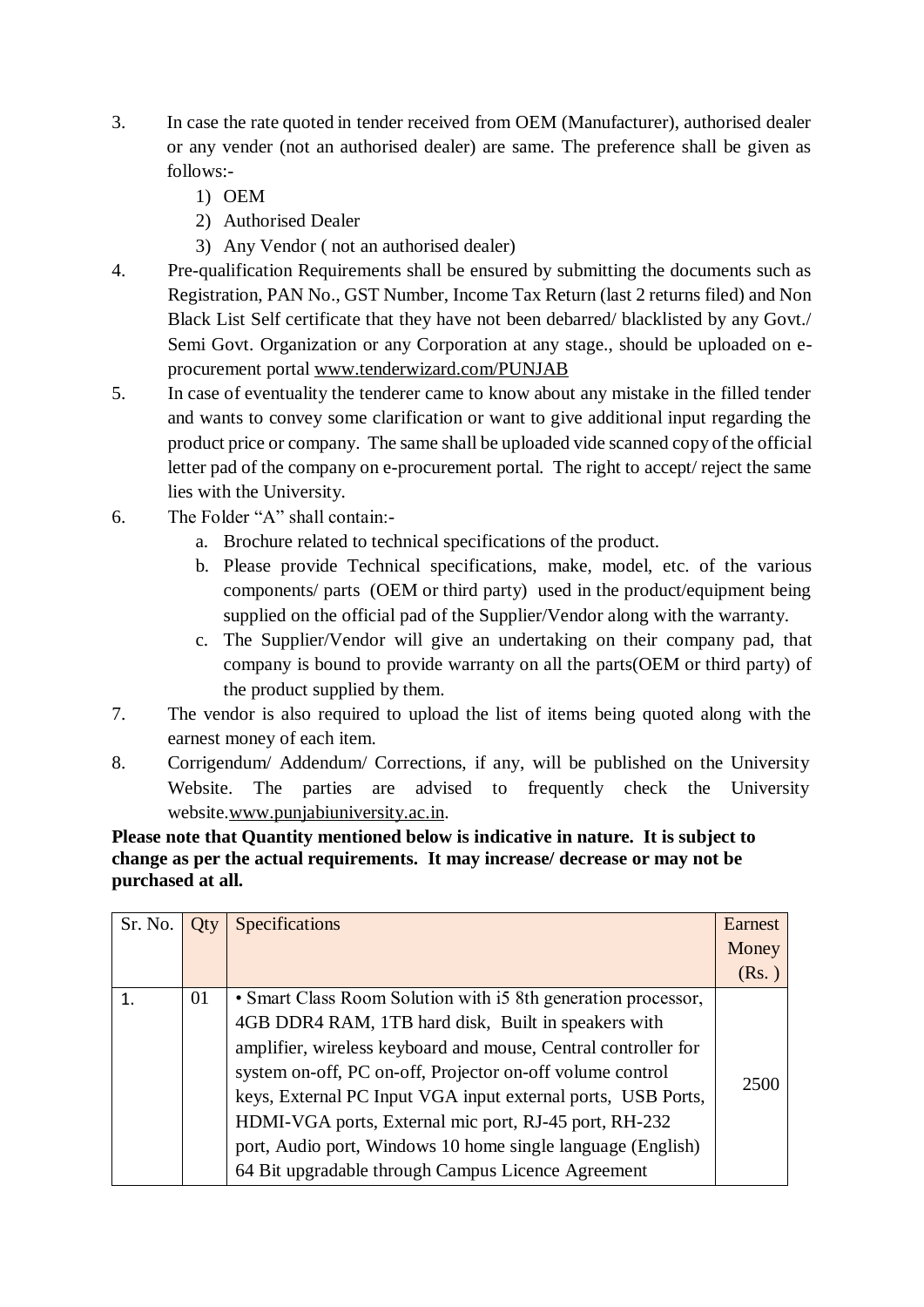|    |    | • Ceramic Interactive Board and Short Throw Projector          |      |
|----|----|----------------------------------------------------------------|------|
|    |    | • Cordless Mic. & Collar Mic.                                  |      |
|    |    | • Imported Wall Mount Projector Kit for Short Throw            |      |
|    |    | Projector, wall hanging All-in-one PC-DTD machine with         |      |
|    |    | cabinet, frame and control panel one switch on-off controller. |      |
|    |    | • One KVA UPS with case with wall mounting aluminium           |      |
|    |    | frame                                                          |      |
|    |    | • Visualizer                                                   |      |
|    |    | • OS supports : Windows and Linux                              |      |
|    |    | • Screen Recording, Play Videos On-board, Auto Calibration,    |      |
|    |    | Auto Save Everything, PDF Ready                                |      |
|    |    | • one year onsite warranty                                     |      |
| 2. | 02 | LED Projector XGA 2700 Lumens, Normal Throw. HDMI Port         |      |
|    |    | Direct Power On/ Off. 5 Years warranty on lamp. 3 Years        | 1960 |
|    |    | warranty on whole Projector.                                   |      |
|    |    |                                                                |      |

### **Terms and Conditions: -**

- 1. Prices should be inclusive of all taxes and levies in INR on F.O.R. basis at Punjabi University Patiala.
- 2. Payment will be released on successful installation.
- 3. Order can be placed to different vendors for different Items.
- 4. All items, OEM or third party, to be supplied shall be amply supported with onsite warranty. All RMA, shall be in name of Punjabi University, Patiala.
- 5. Vendor shall be responsible for onsite deployment.
- 6. All costs related to the installation of the equipment (including all necessary materials, labour, etc.) will be the responsibility of the vendor.
- 7. If there is holiday on the opening day of the tender, the tender may be opened on the next working day at the same time and at the same place.
- 8. The Purchase Committee reserves the right to reject the tender without assigning any reason before/ after opening of the tenders and the tenderers shall have no right or any claim what so ever for the same on this account.
- 9. The University reserves the right to increase/ decrease the quantity of items. The Suppliers/ Tenderers shall have no right or any claim what so ever for the same on this account.
- 10. The rate quoted by the Supplier/ Tenderer shall be inclusive of all the taxes i.e. GST or any other taxes levied by Central Govt. or State Government Authority or Local Bodies including their variations as notified by the Concerned Authority from time to time and of all the new taxes and levies that may be imposed. Firm will supply the material on quoted Rates which include F.O.R., Loading, Unloading, stacking and inclusive of all taxes. Nothing Extra shall be paid.

### 11. **Delivery Time: 30 Days (Maximum)**

- 12. Item wise earnest money has been depicted in the e-Tender Notice on the website www.punjabiuniversity.ac.in.
- 13. The Supplier/ Tenderer shall comply with the proper by- Laws and legal order of the local body or authority under the jurisdiction of which the supply is executed and pay all fees and charges for which Supplier/ Tenderer may be liable. Nothing extra shall be payable by the University on this account.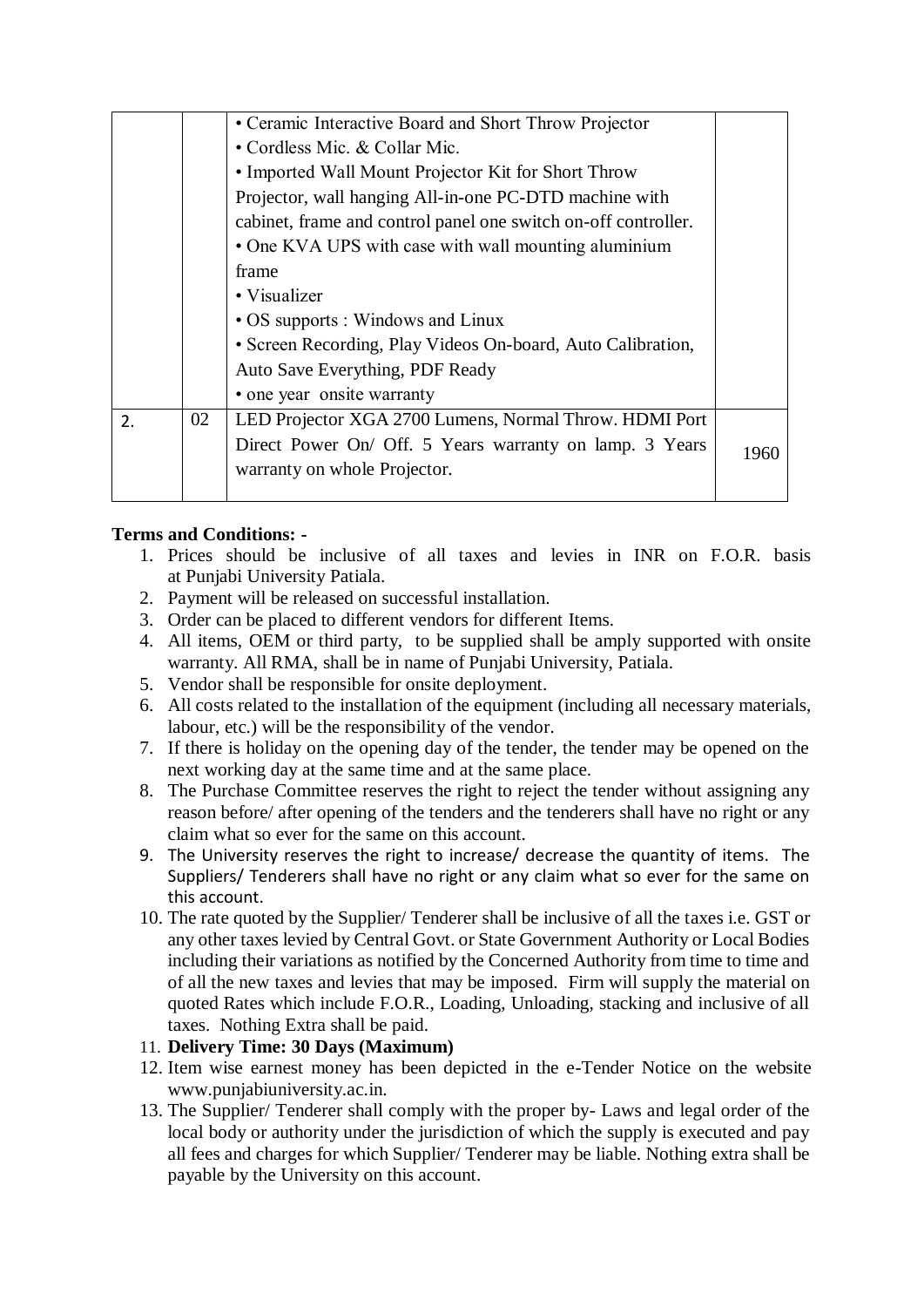- 14. In case of failure of supply of material as per by Punjabi University, Patiala in corroboration with the information provided by the vendor in the Folder "A" the University reserve the right to reject the supply and can forfeit the earnest money deposited by the firm.
- 15. In case of any dispute, the decision of the Vice-chancellor, Punjabi University, Patiala shall be final and binding on both the parties. Dispute leading to litigation the jurisdiction will be Patiala (Punjab) only.
- **16.** ANY CORRIGENDUM RELATED TO THE ABOVE SAID PURCHASES WILL BE NOTIFIED ON THE UNIVERSITY WEBSITE. Please keep on referring to the website regularly for latest notifications. [http://tenders.punjabiuniversity.ac.in](http://tenders.punjabiuniversity.ac.in/)

Dean Academic Affairs Punjabi University, Patiala.

| Sr. No. | Qty |                                                        | Will Supply   | Make/    |
|---------|-----|--------------------------------------------------------|---------------|----------|
|         |     | MINIMUM REQUISITE TECHNICAL<br><b>SPECIFICATIONS</b>   | the Item with | Model of |
|         |     |                                                        | the requisite | the Item |
|         |     |                                                        | configuration | Being    |
|         |     |                                                        |               | Quoted   |
| 1.      | 01  | • Smart Class Room Solution with i5 8th generation     | (YES/NO)      |          |
|         |     | processor, 4GB DDR4 RAM, 1TB hard disk, Built in       |               |          |
|         |     | speakers with amplifier, wireless keyboard and         |               |          |
|         |     | mouse, Central controller for system on-off, PC on-    |               |          |
|         |     | off, Projector on-off volume control keys, External PC |               |          |
|         |     | Input VGA input external ports, USB Ports, HDMI-VGA    |               |          |
|         |     | ports, External mic port, RJ-45 port, RH-232 port,     |               |          |
|         |     | Audio port, Windows 10 home single language            |               |          |
|         |     | (English) 64 Bit upgradable through Campus Licence     |               |          |
|         |     | Agreement                                              |               |          |
|         |     | • Ceramic Interactive Board and Short Throw            |               |          |
|         |     | Projector                                              |               |          |
|         |     | · Cordless Mic. & Collar Mic.                          |               |          |
|         |     | . Imported Wall Mount Projector Kit for Short Throw    |               |          |
|         |     | Projector, wall hanging All-in-one PC-DTD machine      |               |          |
|         |     | with cabinet, frame and control panel one switch on-   |               |          |
|         |     | off controller.                                        |               |          |
|         |     | • One KVA UPS with case with wall mounting             |               |          |
|         |     | aluminium frame                                        |               |          |
|         |     | • Visualizer                                           |               |          |
|         |     | • OS supports: Windows and Linux                       |               |          |
|         |     | • Screen Recording, Play Videos On-board, Auto         |               |          |

#### **ANNEXURE 'A'**